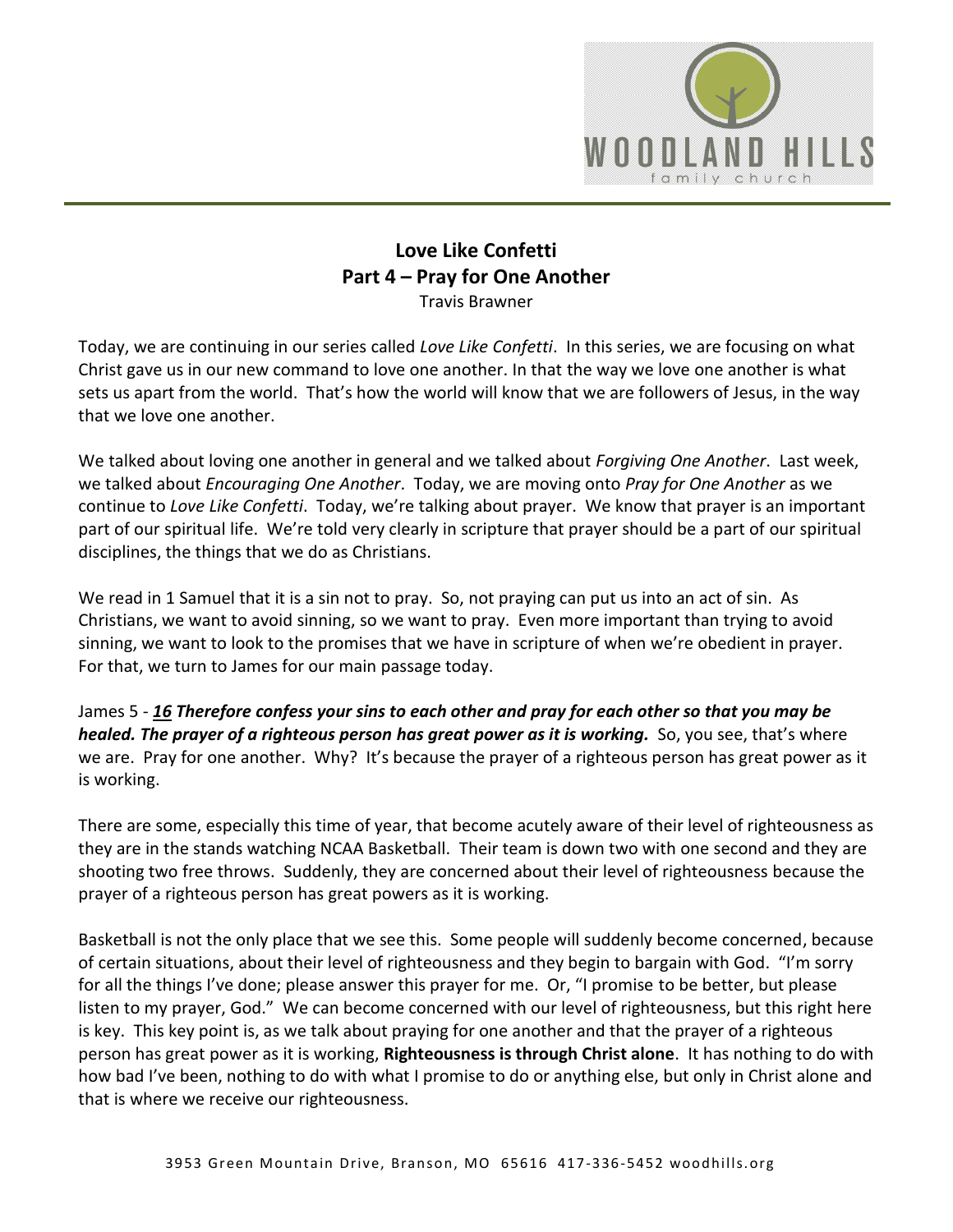In our righteousness, we then get to a place where we are able to come before God and love one another in a way that's different from any other way that we love one another. This morning, I want to talk about prayer in general for a bit as we talk about praying for one another, but this is not going to be a complete review of prayer. For that, I want to refer you to our website. Two years ago, in January and February of 2016, we did an entire series on prayer. You may not know this, but our sermons are archived on the website and available for you for about 2 ½ years. If you click on "Latest Message" on the home page, it will take you to our archived messages page and you can scroll down to January and February of 2016. If you want to do a comprehensive study on prayer, that's there for you. You can listen to those messages and follow through that.

Today, I want to give you a brief overview of prayer because I think it's important as we're talking about praying for one another. In that series, we used Matthew 6: 9-13 as our template for how we are to pray. This is what we call the Lord's Prayer. We recite it sometimes; most of us know it. The important thing about that passage is what Jesus says about those words. He said, "Don't pray this, **pray** *like* **this**."

He's giving us a template for how we are to pray. In that, he gives us an outline of the things we are to pray for, how we are to pray. The things that should be included in our comprehensive prayers, the things we do when we pray. There is an acronym to help you remember these things and it's ACTS. The four things that we get in the Lord's Prayer in the Matthew 6 passage about what we're to do when we pray are this: **A**cknowledgement, **C**onfession, **T**hanksgiving, and **S**upplication. This is how we are to pray.

As we look at this and we know that this is our comprehensive prayer, we know that praying for one another is a part of our prayer called **Petitionary Prayer.** This is the part where we come to God, asking for the things that we need. You see in those four parts of our prayer… And this is what my wife and I use to teach our kids how to pray. We say we tell God how awesome he is – acknowledge him. We tell him we're sorry for sinning and ask him for forgiveness – confession. We thank him for the things that he's given us and the things that he's done for us – thanksgiving. And then supplication is asking for the things that we need and the things that other people need. Today, specifically, loving one another, we're talking about our petitionary prayer, asking for the things that other people need.

In the Lord's Prayer, it's "Give us this day our daily bread." That's our supplication. We can become conflicted though as we come to God in our petitionary prayer because one of the things we know about God is that he's omniscient. That word means he knows everything. We're talking about petitioning to him and therefore we're asking him to change events and circumstances. So, how is it that we can ask God to change events and circumstances if he already knows what's going to happen?

He knows your words before you speak them. He knows the number of hairs on your head. He knows where you're going to go to college, whom you're going to marry, when you'll have you first child, if you do. He knows when you're going to have your first grandchild. He knows the outcome of the NCAA Basketball Tournament. He could fill out a killer bracket… and he would not have had Virginia going to the Final Four. How many people's brackets are just blown? God could fill out a killer bracket; he knows everything. He knows the number of your days. He knows the outcome of your new diagnosis that you just got. He knows everything.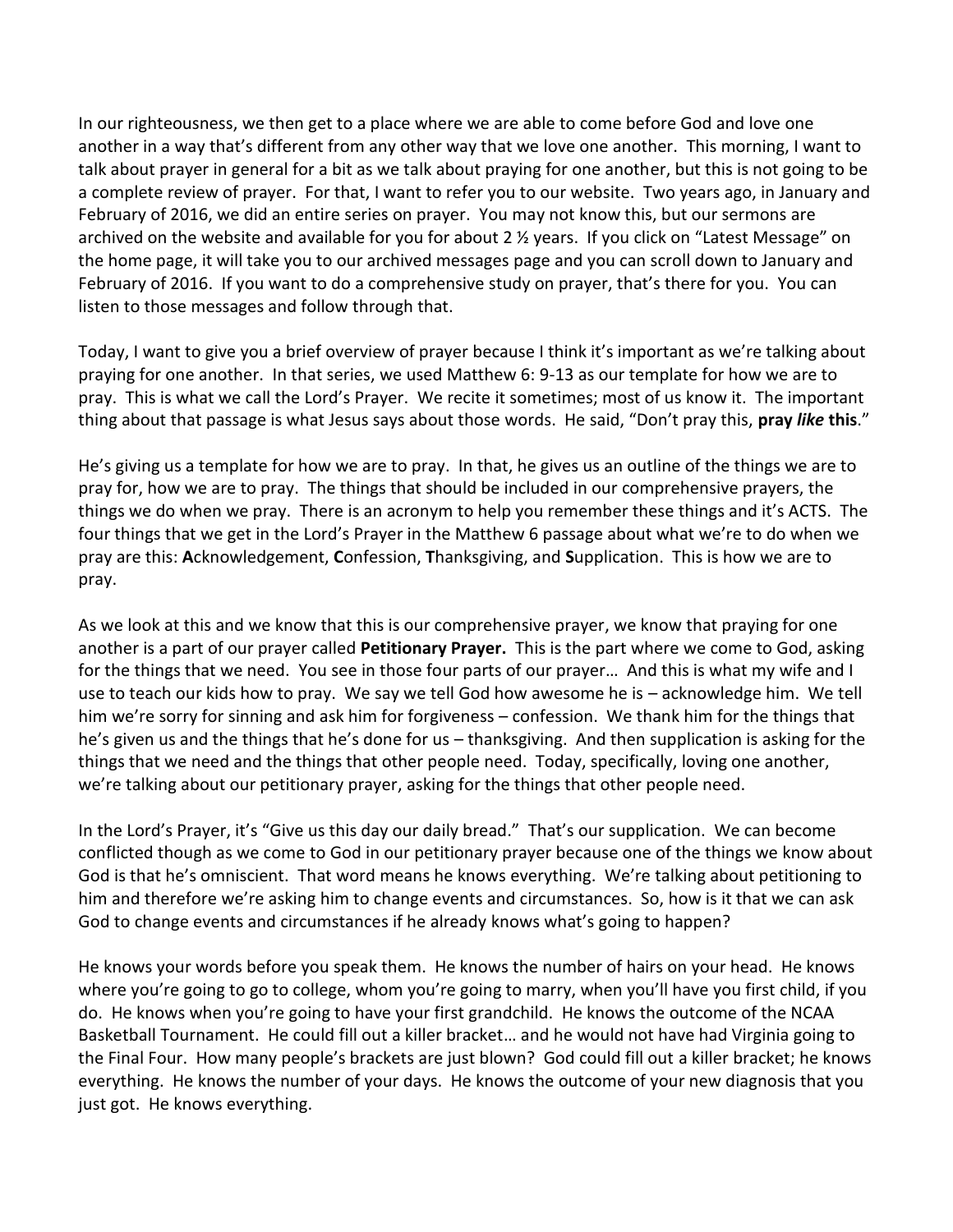So, God is omniscient, but then why is it that we petition to him to change events and circumstances? That brings up the question of which is it? Does God respond to my petitions to change events and circumstances or does he already know what's going to happen? It's a difficult, theological question, but the good news is we are going to answer it right now and here's the answer: Yes. He does both. He is omniscient and yet he is attentive. **God is omniscient yet attentive**. We know from Revelation 22 and Ephesians 1 that he is omniscient. He knows everything. We also know from Psalm 37 and 2 Chronicles 16 that he is attentive to our petitions. Also, from James 5: 16 that we just read. He is attentive to our petitions. This is one of those things that it's very hard for our finite minds to understand about an infinite God, but both are true.

Another way to think about it… Because someone would say you can't change God's mind. I agree. You can't change God's mind, but God can change things. As he is omniscient, he knows everything, another word to describe him is that he's sovereign and his sovereignty means he has all authority over everything. He is sovereign. So, as we know that, and we know that he is omniscient, he knows the future, we need to understand that he is not a passive observer of the future, which he knows. He has authority over that future that he already knows. Again, that's hard for us to understand, but very important for us to understand.

There are other life examples of how we can have an either/or question and the answer can be both. Do I trust that God is going to protect me? Yes. Should I wear my seatbelt? Yes. But because of this, it's not that I avoid that; they're both true. Do I have faith that God's going to provide for me? Yes. Do I get a job and make money to provide and save some of the money? Yes. Both are true.

It is important, as we understand that God is omniscient yet he is attentive and he's sovereign, that we **don't let knowledge of his sovereignty make you complacent in your petitionary prayers**.That's because we can take on an attitude of *God knows everything, he's got everything under control, so I can take a backseat and I don't need to be involved with what's going to happen*. As we just learned, he is attentive to our prayers, we know he is attentive to our prayers even though he is sovereign. We can have confidence in his sovereignty, knowing that the one who is in charge knows what he's doing.

As we have that confidence, it can bring us to a place where our heart needs to be as we petition to him in prayer. As we establish this petitionary prayer relationship with God, our heart needs to be in a certain place. In Mathew 9, in the Lord's Prayer, we get this simple four-word phrase. Jesus describes where our heart should be as we pray to God: "**Thy will be done."** As we petition to God, we pray first according to his will, "God, thy will be done."

God has order, we know that in the four things that we do when we pray. Remember, we acknowledge him, we confess, we give thanks, and we petition. Notice, in this petition that we're talking about today, how with the other three parts of our prayer, part of what they do is get our heart in that position where it needs to be. Acknowledge - you are God. Confess – I'm a sinner, therefore, I am not. Give thanks – God, you know what you are doing because you've taken care of me. Those three things – you are God, I am not, and you know what you're doing – put my heart in a position where I can petition God, "Thy will be done." So, you see it's critical for our hearts to be in that place as we pray.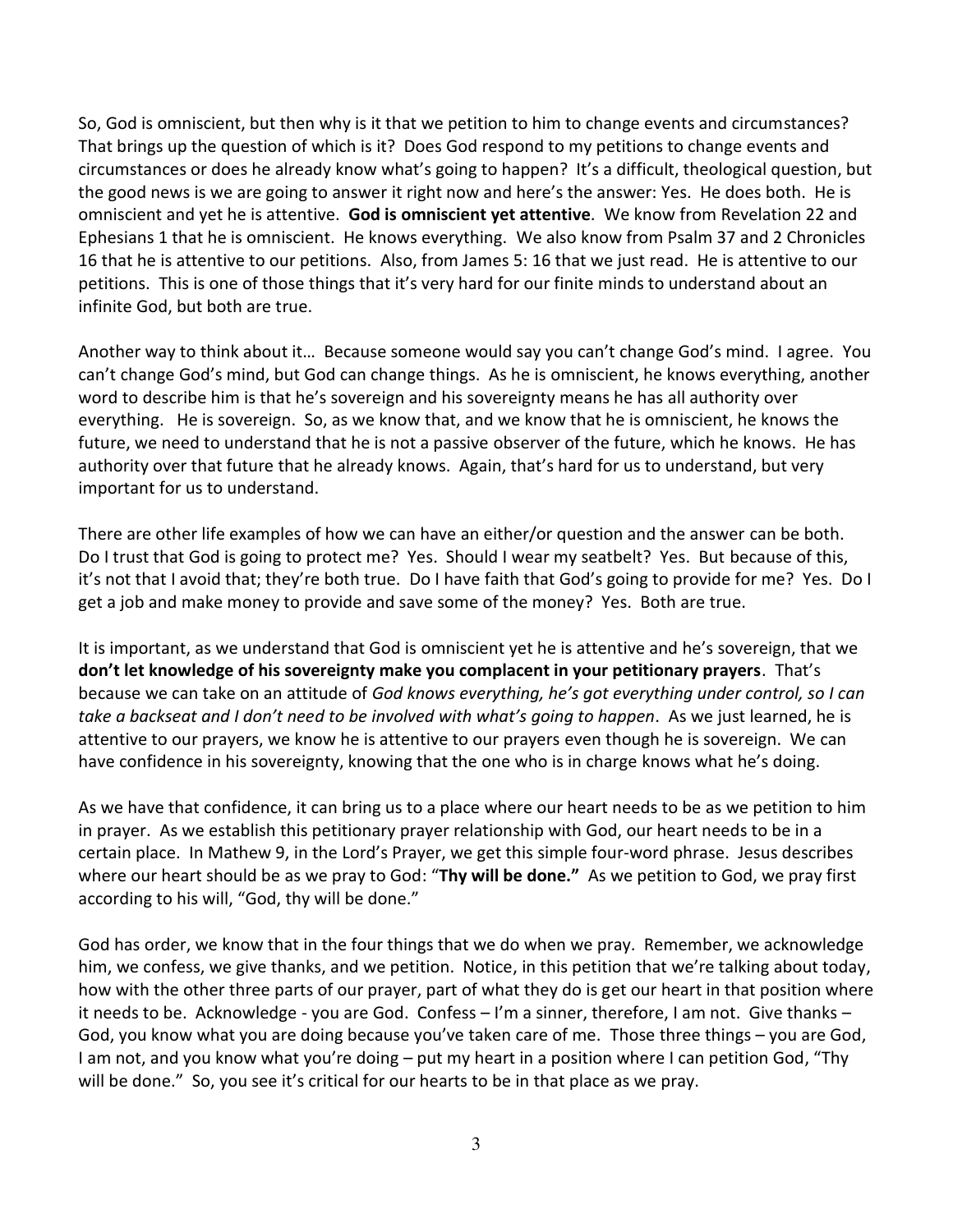Let's look at a couple of scriptures. 1 John 5: 14 says, *And this is the confidence that we have toward him, that if we ask anything according to his will he hears us.* According to his will is where our heart is as we petition to him.

Next is Matthew 26: 39. This is the night that Jesus was to be betrayed and beaten and crucified and he knew this was coming. This is him as he goes to the Garden to pray and he takes Peter, James, and John a little bit farther. Then we pick up in Verse 39 - *And going a little farther he fell on his face and prayed, saying, "My Father, if it be possible, let this cup pass from me…"* This is Jesus petitioning to the Father. He's saying, "I don't want to do this. I know what is about to happen and I don't want to do this and *if it be possible, let this cup pass from me…"* And then we hear his heart. "… *nevertheless, not as I will, but as you will."* We see Jesus praying to the Father, "Thy will be done."

If our hearts and our minds are not in the right place as we petition, we can come to a dangerous place on our prayers. We can come to a point where even our prayers could be somewhat of an idol. That may sound strange. "What do you mean? I'm to have no other gods before him, he's the one I'm praying to, but you're saying my prayers can be an idol." Yes, and here's how. There is no intrinsic power in the act of prayer. In me praying, there is no intrinsic power in that act, but rather **the power of prayer is in the one to whom we pray.** Amen? This why it's important to have our hearts in this condition of "thy will be done" and realize and recognize that the power is in him.

We may hear people say, "This person is a powerful prayer warrior." Or "There is great power in her words as she prays." The response to that really is, frankly, no. He's not powerful. Her words are not powerful. The power of prayer is in the one to whom we pray. Now, I'm not saying anyone who says that has bad theology; I'm just saying we have to acknowledge the fact that if we're not careful in the way we think about our prayers, they can become an idol. If we start to focus on the act of our prayers, it can in fact become an idol.

Here's the good news of that as well. For those of us that may say, "I'm just not strong enough to pray. I'm not a powerful enough Christian to pray for him, to pray for her, to bring petitions to God to effect change." Well, I'll point you back to the power of prayer is in the one to whom we pray. It's not in you, so that gives us liberty to bring our petitions to God in our righteousness.

We approach him with an attitude of "thy will be done," recognizing that the power lies in him, not in us, and we come to a sacred place. I believe that petitionary prayer is a sacred place as we bring our requests to God. And if we don't recognize that, we can become very distorted in how we understand our petitionary prayers and how this exchange happens with God. What can happen is we can say "I've prayed for him for healing for two years and it hasn't happened." "I've prayed for her. She's a single mother that needs employment and she's been out of work and I've been praying for her for a couple of years and God hasn't answered." "I've been praying for this young couple that has been trying to get pregnant and God hasn't answered."

We can start to become jaded in our petitionary prayers and have a distorted view of how this is supposed to work between us and God ,and we can become confused and start using this phrase: "They are just a bunch of answered prayers, the things that I've been praying to God and he's just not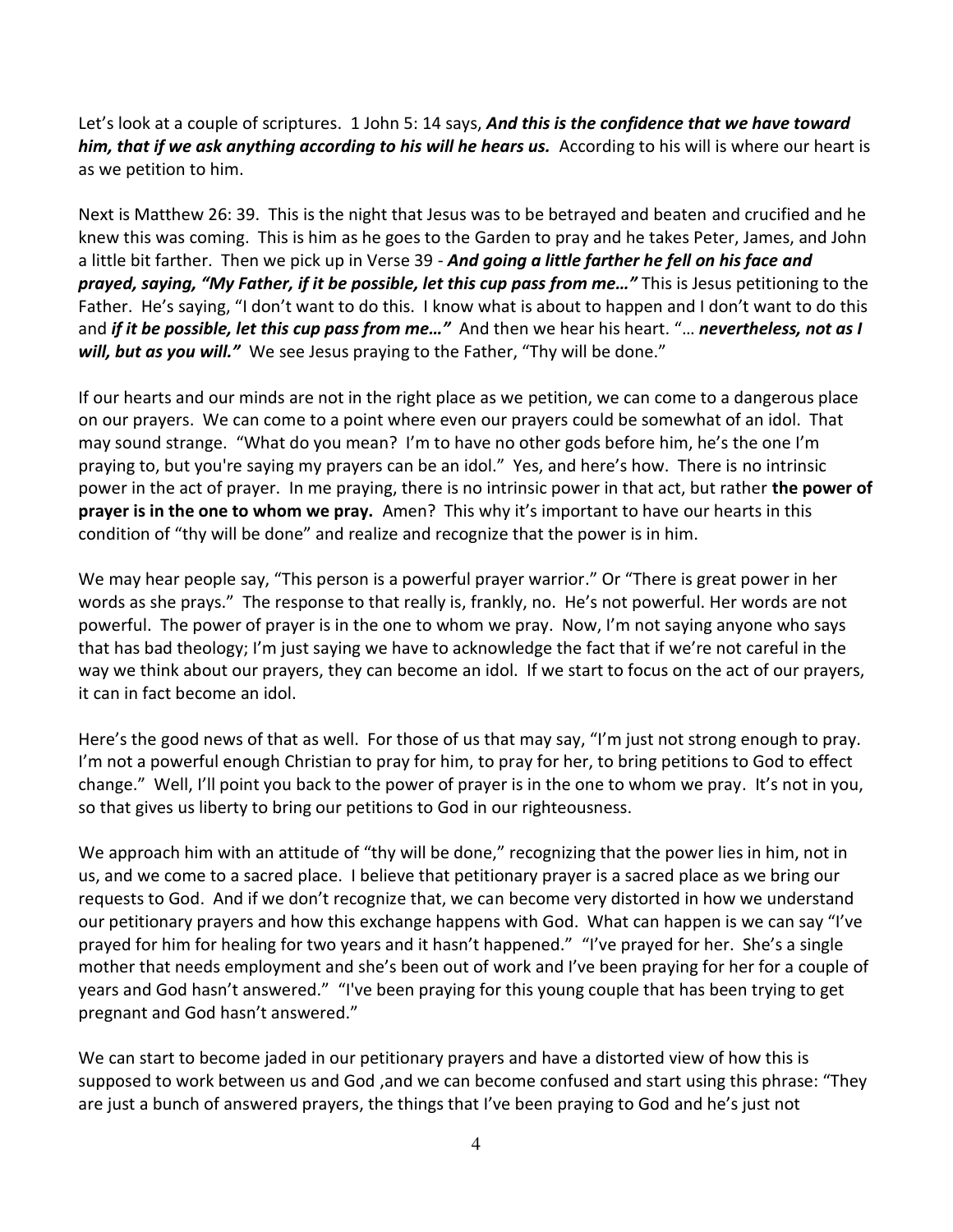answering me." This brings up an interesting question. Are there such things as unanswered prayers? We do know that in the gospel according to country music there are. Garth Brooks. I'm pretty sure he wrote a book in the gospel of country music. He sings about unanswered prayers. And if Garth sang it, it must be true.

If you're not familiar with the song, he sings about going back to his home town with his wife and he runs into his old high school sweetheart. He recalls a time when he used to pray that she would be the one for him. He's thankful for that unanswered prayer because now he's with the wife that has and he's so grateful for that. So, that's his unanswered prayer.

It reminds me of a story of George H.W. Bush and Barbara. They visited Barbara's home town. They went into a gas station where they ran into her old high school sweetheart who was working there. The president said, "Just think, you could be married to him, but instead, you're married to a president." She said, "Don't kid yourself. If I married him, he'd be the president."

Let's look into this a little bit deeper. Yes, there is deeper than country music. Let's look deeper as we look at this question of unanswered prayers. I think it depends on how we define this phrase *unanswered prayers*. We kind of think of it almost like God has a phone and we're sending calls to him. We think of it like an unanswered call. Our cell phone screen doesn't show up when we pray to God. He doesn't have a decline button. We think of a prayer as a phone call and he's going to answer it or not. That's number one. God doesn't have a decline button. God hears all the prayers to him. Now, this is important. He hears the prayers of unbelievers that are not following Jesus. He hears it, but his first response is "I hear you, but first I need you to talk to my son. I need you to meet Jesus." Then, after that, those of us that have received Jesus, he hears, but then he will listen and be attentive because through Christ we have our righteousness. God doesn't have a decline button. He hears both, but he is attentive to those that have Christ.

In John 14: 6, Jesus said, *"I am the way, the truth, and the life. No one comes to the Father except through me."* So that's how we know God hears the prayers of the saved and he is attentive to them.

As we talk about unanswered prayers, I think a term more appropriate would be *ungranted petitions.* He doesn't not answer our prayers. When we bring petitions to him, he answers. The unanswered prayers are simply assigned to those things we petition him for that he doesn't grant, but that doesn't mean he is not giving you an answer. If he grants it, that's a yes, but if he doesn't, there are a whole lot of other things that he may be communicating. It may be "no" in our petition. It may be "not now." It may be "I need you to wait." It may even be "look, I hear your petition, I understand your heart and what you are bringing to me, but remember that I am sovereign and you have no idea what's going on over here that I'm dealing with that this is all going to tie together." So, he answers, we just may not always like his answer, but God answers our prayers. So, I would say there's no such thing as unanswered prayers. God hears them and he's attentive to them.

Now, he doesn't have a decline button, but we can have low signal in our communication with God in our petitions to him. We can have a poor cell signal as we're trying to communicate with him. We know how frustrating that can be on our phones. As we're bringing petitions to God, we know from scripture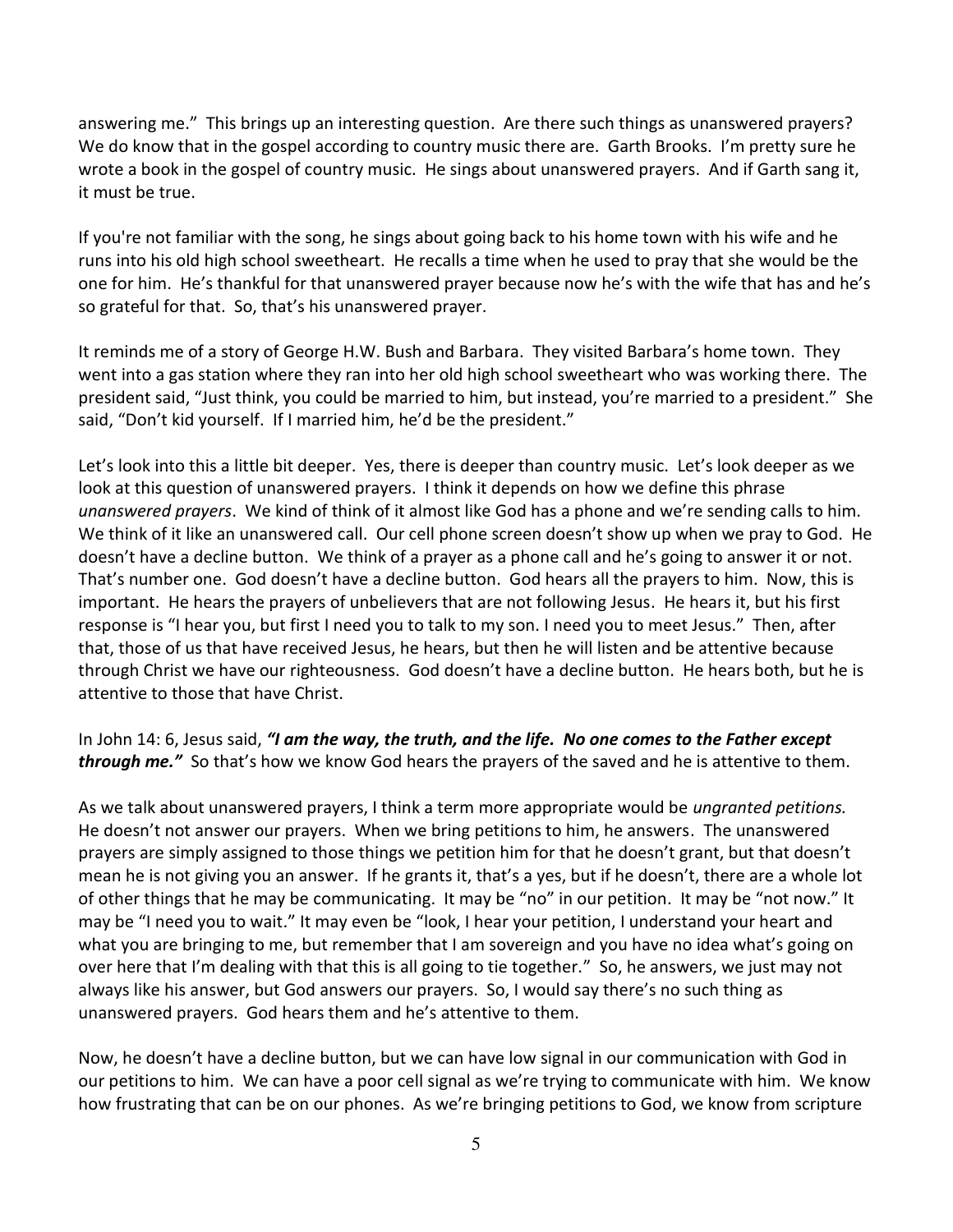that our prayers can be hindered, our petitions to him can be hindered. It's like other acts of worship. When we take the Lord's Supper, we examine our heart to see if there is any unresolved sin in our life that we need to address before taking the Lord's Supper. It's introspective into our own spiritual condition as we come to this sacred place of petitionary prayer. Or like if you're in the act of worship and you leave the altar to go be reconciled with the one from whom you need forgiveness like we talked about in the *Forgive One Another* message. We have to prepare our hearts. Our hearts need to be in a right place to approach this sacred place of petitionary prayer.

Our prayers can be hindered when we have selfish motives according to James 4. They can be hindered when we have wickedness in our heart, according to Psalms 6. Our prayers can be hindered when we remain in sin, according to Isaiah 59 and John 9. Our prayers can be hindered when we forsake God, according to Jerimiah 14, or when we do not heed God's law, according to Proverbs 28. Our prayers also can be hindered when we are violent, according to Isaiah 1, or when we worship idols, according to Jerimiah 11. Our prayers can be hindered when we are prideful, according to James 4 or when we are self-righteous, according to Luke 18. Our prayers can be hindered when we are unforgiving – *Forgive One Another* – according to Mark 11. Husbands, our prayers can be hindered when we are dishonoring to our wives, according to 1 Peter 3. Our prayers can be hindered when we have no faith, according to James 1. You see, while God answers the call and he answers our prayers and he is attentive to our petitions, we can have hindered prayers.

I want to address that last one about faith, according to James 1: 6-7. I want to address this because I think a lot of times there is a hyper focus on this issue from some. You may be in that place where you've prayed fervently for someone to receive something or for some circumstance to change and it hasn't happened. You can be sharing this with someone else to say, "I've been praying so hard for this and God's just not answering it."

The response sometimes is, "Well, you just don't have enough faith. If you had more faith, God would give you what you're asking for. God would grant that petition if your faith was a little bit stronger."

There's a word for that and it's called heresy. It's an untruth. To isolate faith as the sole cause of God not granting a petition is heresy. If that's the case, if there is an absolute correlation, cause and effect between my request and what God does because my faith reaches a certain level, then that would put my faith potentially to a level above God's sovereignty and that's just simply not the case. That's heresy; it's not true. In this faith-shaming, we can suddenly back away from our prayers and discontinue to petition to God.

Philippians 4: 6-7 says, *[6](https://www.studylight.org/desk/?q=php%204:6&t1=en_esv&sr=1) …do not be anxious about anything, but in everything by prayer and supplication with thanksgiving let your requests be made known to God. [7](https://www.studylight.org/desk/?q=php%204:7&t1=en_esv&sr=1) And the peace of God, which surpasses all understanding, will guard your hearts and your minds in Christ Jesus.* Look at the order here where we let our requests be made known to God and then we receive peace from God. What this does not say is "Make your request to God. If your faith is strong enough, he will give you what you ask for and then you will have peace." No. It doesn't say that. It says, "Bring your request to God with thanksgiving and supplication. Bring your request to God and he will give you the peace.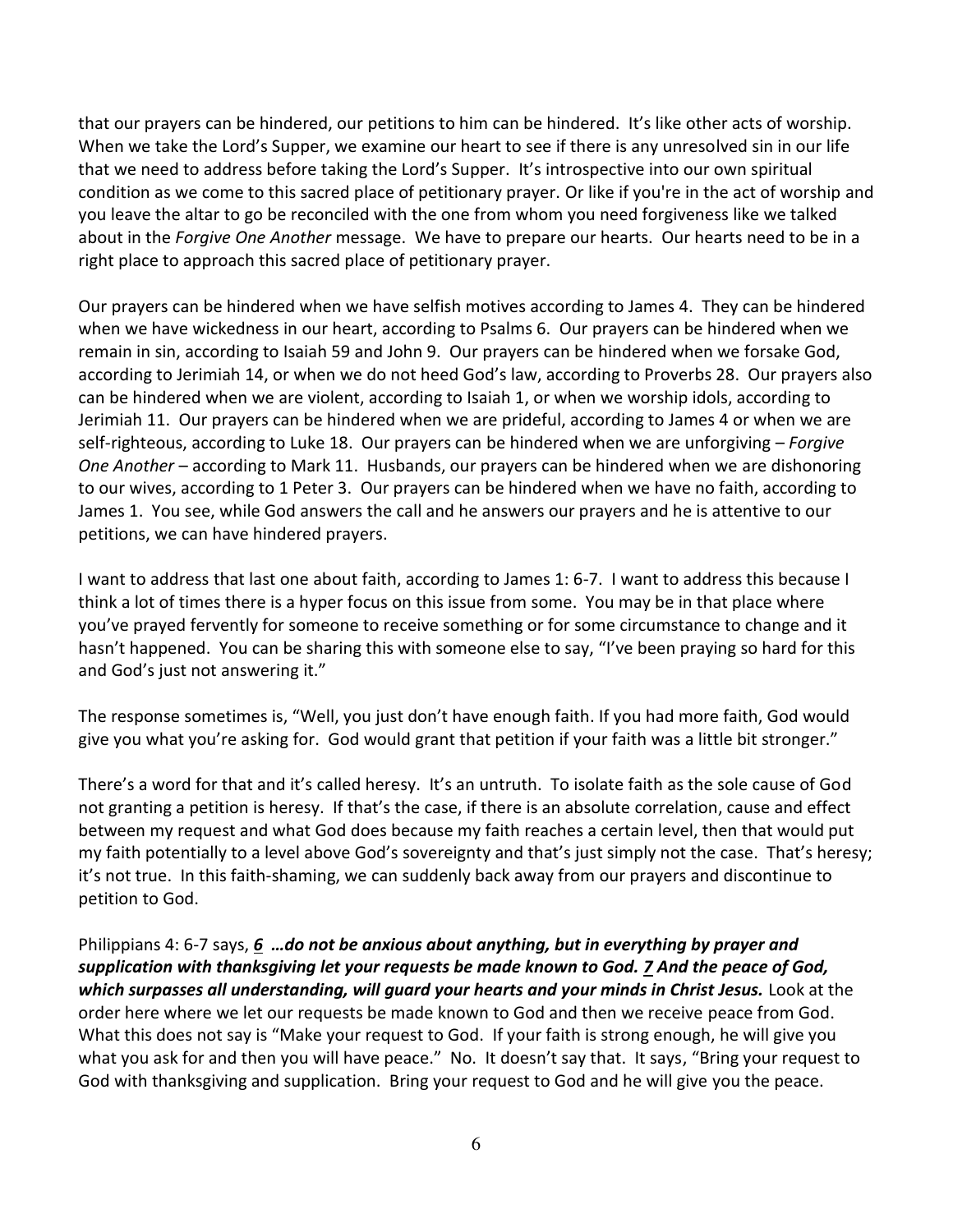Why? Because we know that he is sovereign, he has authority, he works all things together for good. And this is the heart and the attitude with which we bring our requests.

The prayer of a righteous person has great power as it is working. We know that we can't change God's mind, but God can change things. God will sometimes, in his will, choose to change things based on our petitions to him. He will do this in many ways. He will do it sometimes in **ordinary** ways. Sometimes he wills do it in **extraordinary** ways. And sometimes he does it in **miraculous** ways. There are a lot of ways that God may change things through our petitionary prayers.

One is **ordinary**. We have an example in scripture where Paul prayed a simple ordinary prayer that his friends would be able to come to him. We read in Acts 28 that that happened. His friends were able to come to him. So, you see God wants us to bring our ordinary prayers to him, things that we consider small. I think we have to be very careful with this because we can get to a place where we think that God wants us to bring every single thing to him.

He wants us to bring our petitions, our concerns to him, but I believe that we can take this too far where we can even get to the point where we bring petty things to him. The issue isn't what makes it petty it's the conditions of our heart that makes it petty. I'll show you this picture again (woman praying for basketball game). The prayer in the bleachers as they're shooting free-throws does seem a little petty. Remember that petitioning prayer is a sacred place that we come to. I don't know what her intentions are as she's praying. She may have a brother on the team or something and praying for him, but if it's simply for bragging rights and so that our bracket can be completed, we have to really guard what we bring in the way of our petitionary prayers and understand that it can be petty if it's for selfish reasons.

God also will change some things in **extraordinary** ways based on our petitions to him. James reminds us that Elijah was a man in our own nature. He was a human being just like you and me. He prayed to God that it would stop raining. Evidently, in God's will, God chose to change things in an extraordinary way based on Elijah's prayers because it didn't rain for 3  $\frac{1}{2}$  years and then Elijah prayed to God again that it would rain, 3 ½ years later, and then when he prayed, it rained again. Sometimes God will change things in extraordinary ways based on our petitions.

God will also sometimes change things in **miraculous** ways based on our petitions. We read in Acts 9 about a woman named Tabitha who was a disciple full of good works and acts of charity. She had died, and Peter came to where her body was and, with her friends, knelt and prayed petitionary prayers after which Tabitha was raised to life again. We have examples in scripture of how God will change things in miraculous ways based on our petitions to him.

I have been the doctor who has told the patient, "I have no earthly explanation as to why you're better." I've been there and it's happened multiple times. One particular instance that stands out the most to me was a gentleman who had a swallowing condition. He needed a surgery to improve his swallowing. It was something that only surgery was going to fix. There's no medicine and it's a progressive condition; it doesn't spontaneously resolve itself and you 100% have to have surgery for this condition.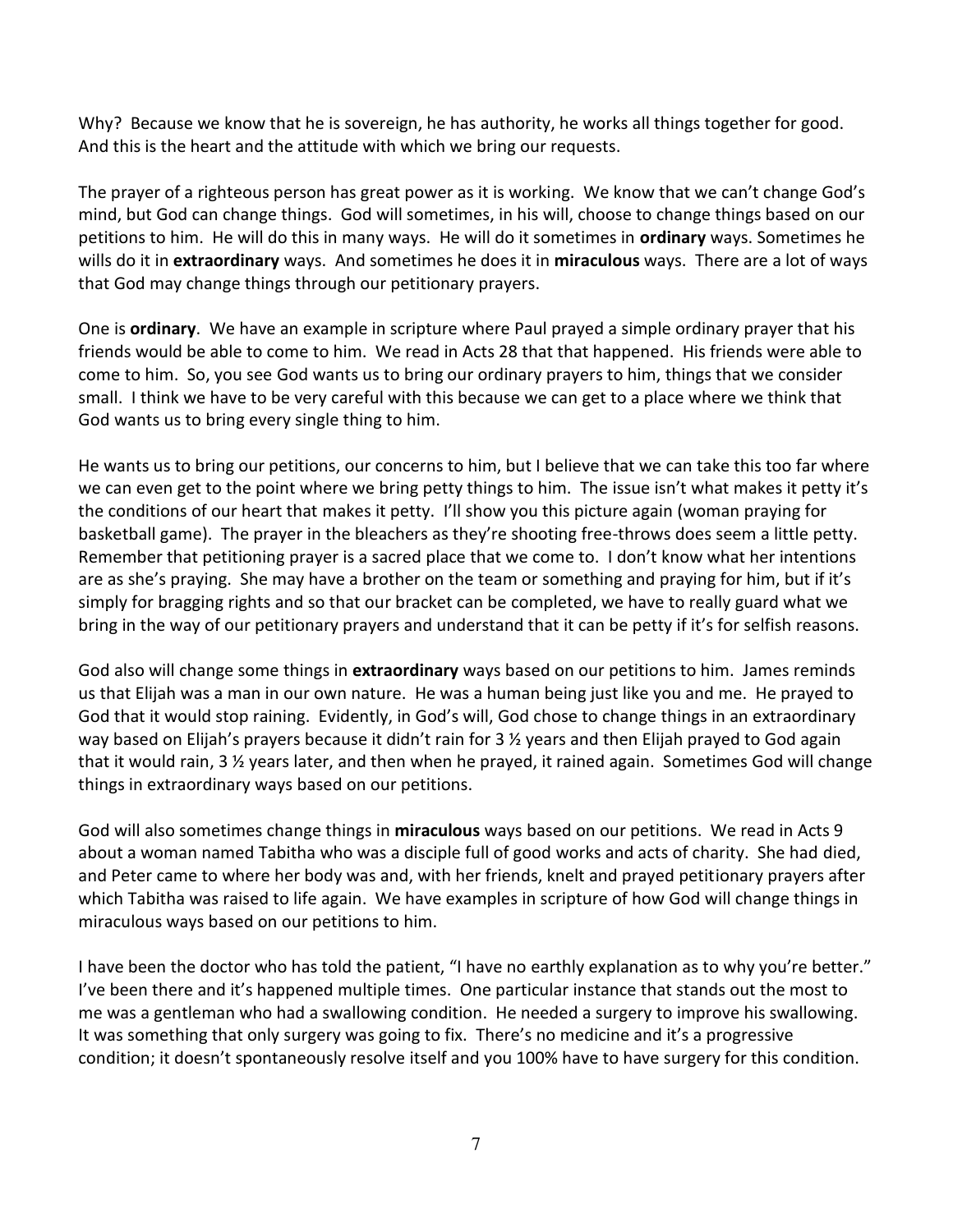He came to the hospital and he was in the holding area before we were to go back to surgery. He was in the curtained area, with his rear end-exposing gown and everything, ready to go to surgery. I was talking to him and his wife before hand and he said, "Doc, I've just got to ask. Do I really need this surgery? Is this really necessary?"

I said, "Well, you're going to continue to have problems with your swallowing until you have this surgery. The problem is that you're starting to become malnourished; your organ systems are having difficulty because of your malnutrition and so we really need to get you to where you're swallowing. You're going to have difficulty swallowing until you have this surgery.

He said, "Well, I'm not really having any difficulty swallowing."

I said, "Well, a few weeks ago when we met and we looked at x-rays and we went over things and we talked about this and we set up this surgery, you were having extreme difficulty that had been on-going and progressive."

He said, "Yeah."

I said, "How long?"

He said, "A couple of days now I haven't had any problems."

I said, "So let's be very clear. You're telling me that you have been eating three meals a day with snacks and everything that you want to eat and everything is going down with no problem?"

He said, "Yeah."

I said, "Wow, the answer to your question then is no, you don't need this surgery."

His wife, sitting right next to him said, "This is an answer to prayer."

I said, "That's the only explanation I have because this condition doesn't just go away." I said, "You're free to go, you can go home. You don't need the surgery. Better yet, go to Cracker Barrell and get some pancakes. But, you might want to change out of that gown before you go."

You see, God will sometimes change things in a miraculous way through our petitionary prayers. And that, Christians, that, Woodland Hills, that, church, is why we are to pray for one another. We know that we are commanded to pray for one another.

In 1 Thessalonians 5: 25, Paul says this to the Church of Thessalonica in his letter, *Brothers, pray for us.* It's just a simple request. We have several examples of New Testament letters and a lot of them from Paul that say pray for us or pray for them or pray for each other or pray for me, instructing us to pray for people.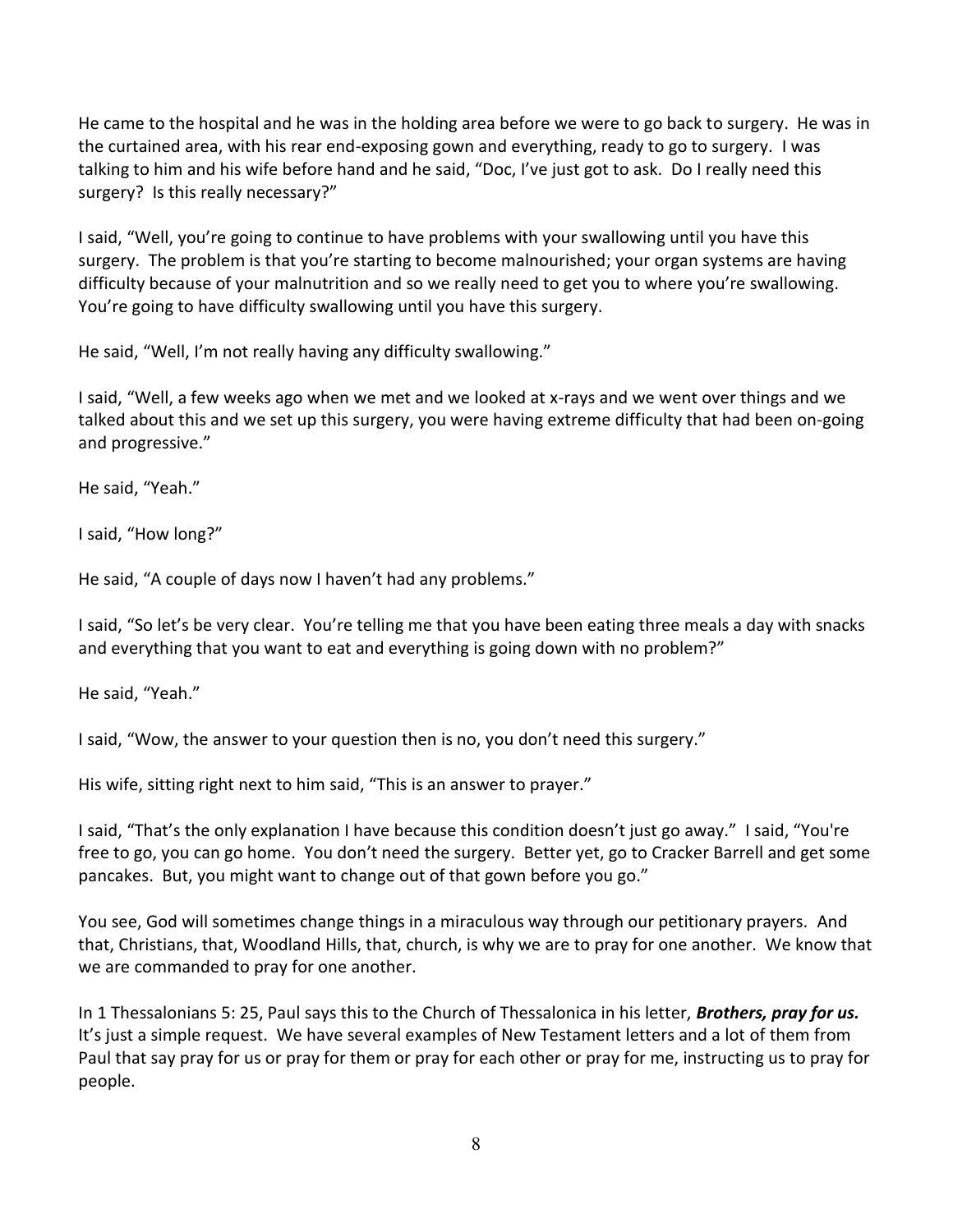In James 5: 16, again, the reason we do this is because we know that prayer of a righteous person has great power as it is working.

Here at Woodland Hills, we take this seriously. As a mater of fact, we have an entire ministry for this. We have our prayer team. You've probably heard us talking about the prayer team. We have our prayer team that has the shirts that say, "I will pray for you." This is something we take very seriously because we know that we have a bunch or righteous people who want to pray for you and your needs and to pray for God to affect things in ordinary, extraordinary, and miraculous ways from your petitions.

Corey has put a great video together. I want you to watch this video; it will tell you a little bit more about the team.

[Video plays]

**Shirley (Prayer Team Leader):** So, I've had prayer in my life ever since I can remember. I've not only seen my life change through prayer, I've seen lives, over and over again, changed through God answering prayers. I think what holds people back is I think they're afraid they're going to be judged and that sometimes we've just got to let our pride go and humble ourselves and say, "I need someone to pray for me; this is more than I can just handle on my own." And that's why we're there. We're there to pray with them, to lift them up, and to go through whatever they're going through with them. It's not like we pray for them for a few minutes and then it's gone. Our prayer team will continue to pray with them throughout that week.

**Kirk (Prayer Team Member):** I recently prayed with a man who was recently divorced and had moved to this area and he was feeling lonely. I was able to ask God to help him connect with the community and be a friend to him and that's the way I think our church should be in that we need to reach out and be the church ourselves and not expect somebody else to do it.

**Shirley (Prayer Team Leader):** Even though prayer is very valuable as an individual, the Bible speaks frequently about praying together and praying for one another. We've never had anybody come forward for prayer and go, "Well I really wish I hadn't done this." Sometimes we think we only need to go to God when things are really bad and what God askes us to do is bring everything to him. We just always need to remember that we pray that his will be done. And that we openly and honestly pray for everyone, to pray for each other. There's nothing more powerful than praying for another person.

**Shelley (Prayer Team Member):** It's really a thrill to be able to pray for people. And we love it when people come forward. It's actually cool. When somebody comes forward, there are a lot of people up there and I think God draws certain people to certain people and they are meant to pray for those people. I don't think that there is ever a reason to be intimidated or to hold back about coming forward because prayer is really mighty. And so we would just love to pray for you and whatever need you have whether it be simple or whether it be big because God's there for all of us.

[Video ends]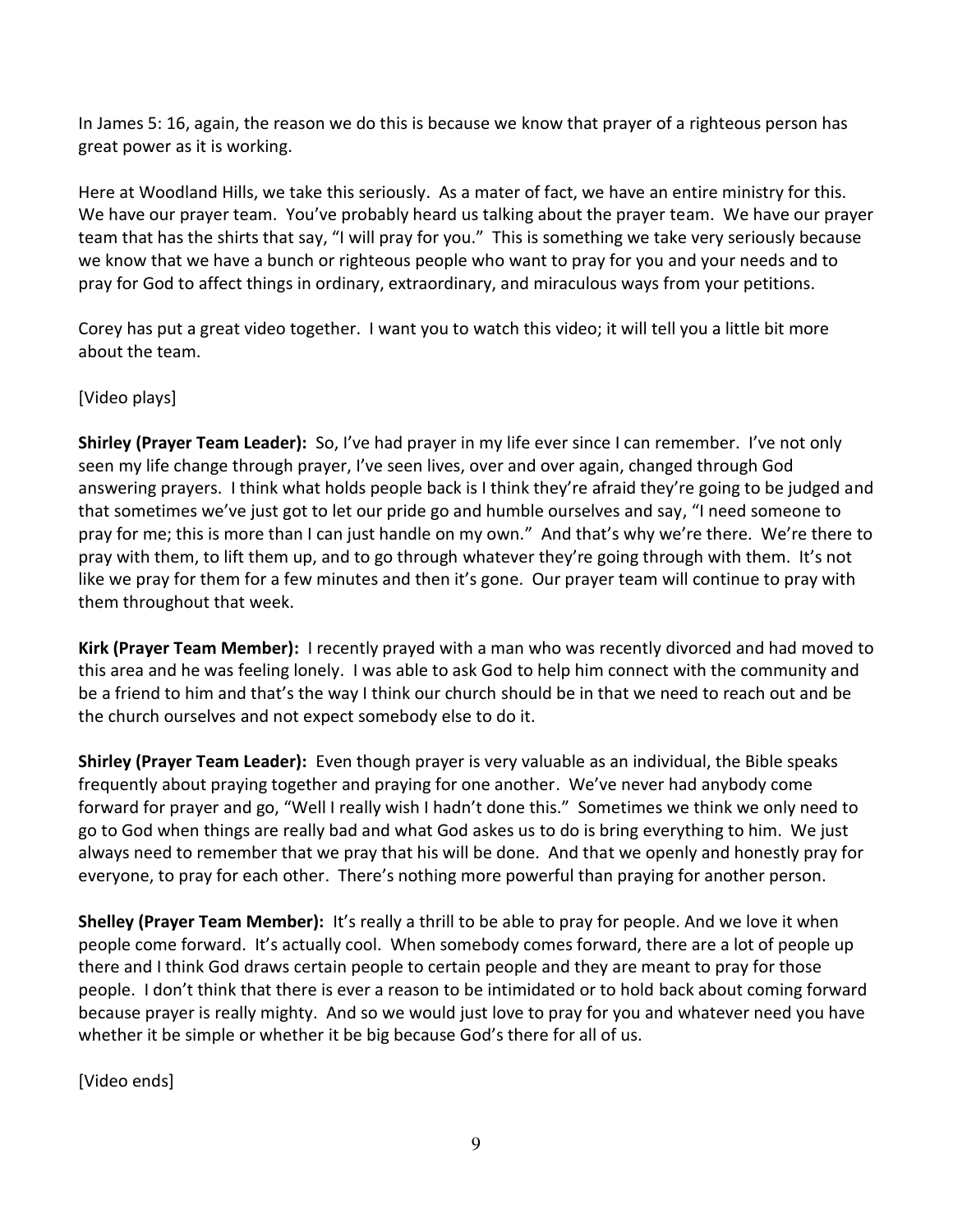So, that's our prayer team and they are here for you, for us. They're here every Sunday and they're available throughout the week because we recognize the importance of prayer because we know there are a lot of us in this room and in the chapel and online and in our church and around us even outside of our church that need prayer, so we should be praying for one another.

There are people who have sickness or injury that need prayer, people who have marriages that need prayer, those in their parenting, those with financial struggles, those in jobs. Our church has several ministries inside of it that need prayer. We have missionaries that we support that need our prayers. The leadership of our church, the future of our church. There are other churches in town that we can be praying for. Parachurch ministries outside of the church that are teaching the gospel are also needing our prayers. We have our government leaders, city, county, state, national that need our prayers. Our military. Our enemies. We are to be praying for our enemies. Those in homelessness and poverty in our area and far and wide. Those caught in addictions of all different kinds. Those who are stuck in sextrafficking. And yes, it is on our community. Those suffering from depression, anxiety, and other psychological stresses in their lives. So, you see we should be praying for one another.

There's a phrase that we throw out a lot as we're around Christians particularly and it's "I'll be praying for you." Someone might share a concern, maybe something from this list, which is by no means comprehensive, or something that's going on that they need prayer for and we say, "I'll be praying for you." As one who has been guilty of this, I know that sometimes we can say that and not really mean it. We can say, "I'll be praying for you" and have the thought that they need prayer, but then, as we leave the conversation, it doesn't really happen.

I just want to encourage you. Don't say it if you don't mean it. Don't say it and not do it. Don't say something that's not true, that you don't really mean. That's like telling the Brookstone salesman that you're actually interested in buying this massage chair. Y'all have sat in those chairs. You're not really interested; you're just saying it. So, be careful about the things we say that we don't really mean.

I would say that the fix to that isn't to stop saying it. Keep saying it, but do it, follow through on it. It can be hard because we have a lot going on and we have conversations here after we're done this morning about things that are going on. We'll say, "I'll be praying for you" and then we'll leave and forget about it. When you say I'll be praying for you… We all have little note pad on our phone. Make a note of the thing and the person you said you're going to be praying for and when you are in your time of comprehensive prayer and you're in your petitionary prayer, take it out and read through the list and petition to God on their behalf for the struggle or the thing that they have shared with you that they need prayer for.

As you follow through on your prayers for others, it important that you don't get distracted by the language of prayer because we can really get caught up in this, especially when we pray as a group. Again, the power of prayer is in the one to whom we pray, not in the words that are said. But, don't get distracted by the language of prayer. It doesn't have to be fancy; it can be very simple. As a matter of fact, sometimes it's better that it's simple.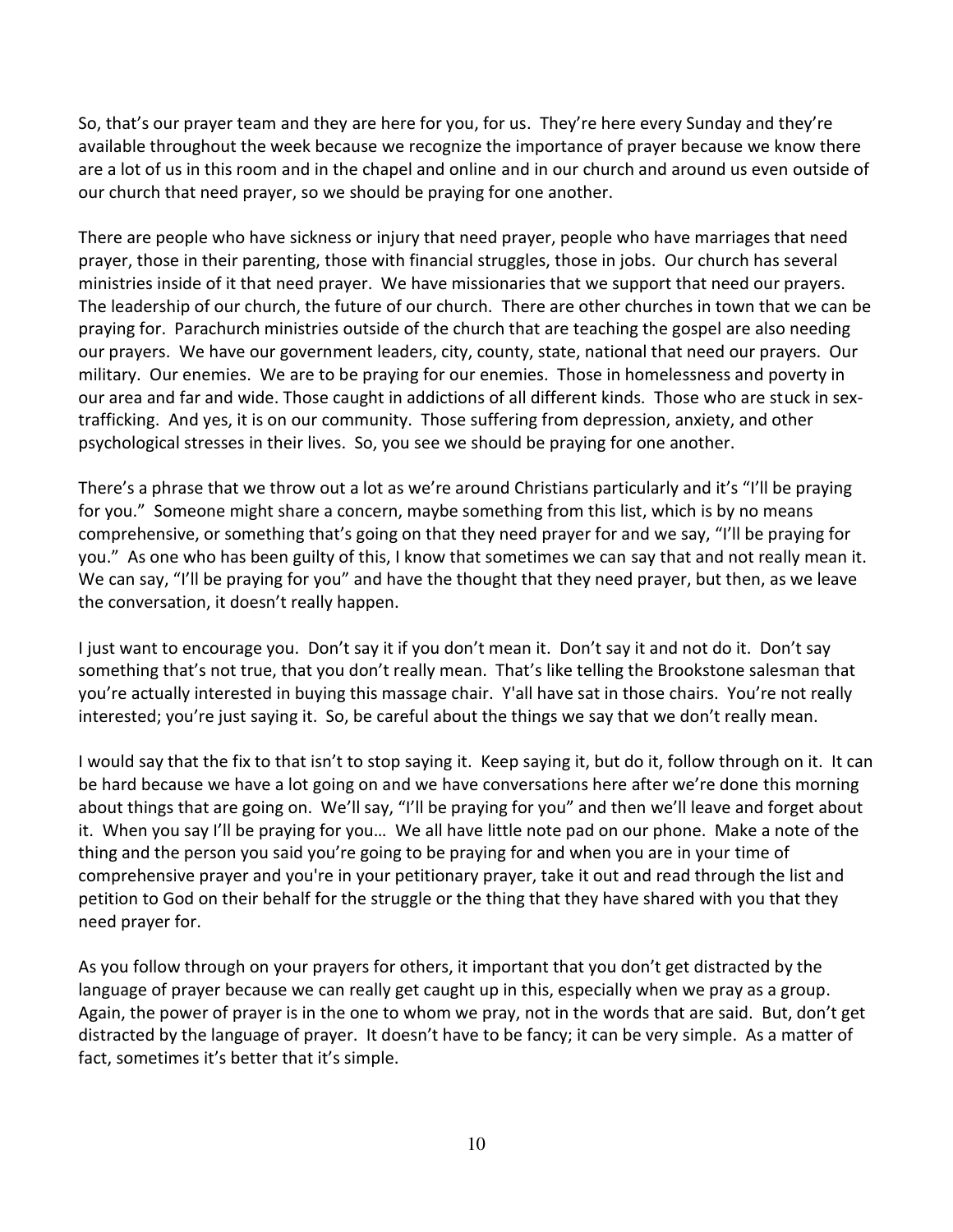My wife is not very good at directions and she'll admit that to you. She doesn't like when I use complicated and highly technical navigational terms like east. Every now and then I throw in west. Highly complicated.

So, I'll say, "You need to go east on F Highway."

She's like, "Wait, wait, hang on. So, when I get to the car dealership, do I go left or right?"

I say, "Well, that depends on if you're coming from the north or the south."

"Okay, never mind; I'll ask Siri. Siri gets me. Siri understands left and right."

So, don't get distracted by the words of our prayers. Simple or complicated, here's the good news. God knows what we're asking, God understands our words, he understands every language on earth. Did you know there are almost 7,000 languages on earth today? He understands every single one of them and he understands complicated or simple phrases. He understands everything.

Sometimes, you may feel like you don't even have the words to pray, like you don't know in this moment. There is something that is so dark and so distressing that you are praying for someone and you don't even know what to say. They are such deep aches that you don't know how to pray, and you don't have the words. In that I want to give you two scriptures of reassurance in this.

The first one is Romans 8: 26 *- [26](https://www.studylight.org/desk/?q=ro%208:26&t1=en_esv&sr=1) Likewise the Spirit helps us in our weakness. For we do not know what to pray for as we ought, but the Spirit himself intercedes for us with groanings too deep for words.* That is very intense to me that I can be in prayer and not know what to pray for someone and call upon God… This is how powerful he is. The power is in the one to whom pray such that he gives me the Holy Spirit. When I don't even know what to pray, he prays for me with groanings too deep for words.

Last year, my sister, Jill, and her husband… They have two girls and they were pregnant with their first son. They are overseas right now. I got a text early in the morning as I'm in prayer and study. She texted me and said, "I have no other words except for that the baby is gone."

In that moment, I turned to Romans 8: 26 and it's just that I've got no words. What reassurance we have in that. I don't even know what to pray. How do I pray for them in such loss and aching? I don't know what to pray, but the Holy Spirit prays for me. Praise God that he gives me the words and he prays for me.

The next verse is this when we don't know the words to pray. Matthew 6: *[8](https://www.studylight.org/desk/?q=mt%206:8&t1=en_esv&sr=1) "Do not be like them…"* meaning the Gentiles who heap up empty phrases. In other words, words for just the sake of words. *"...for your Father knows what you need before you ask him."* As we are petitioning for one another, God knows everything. He knows what they need before you even ask him. So, when we don't even have the words, we just come to God, praying for them, knowing that he knows what we need before we even ask him.